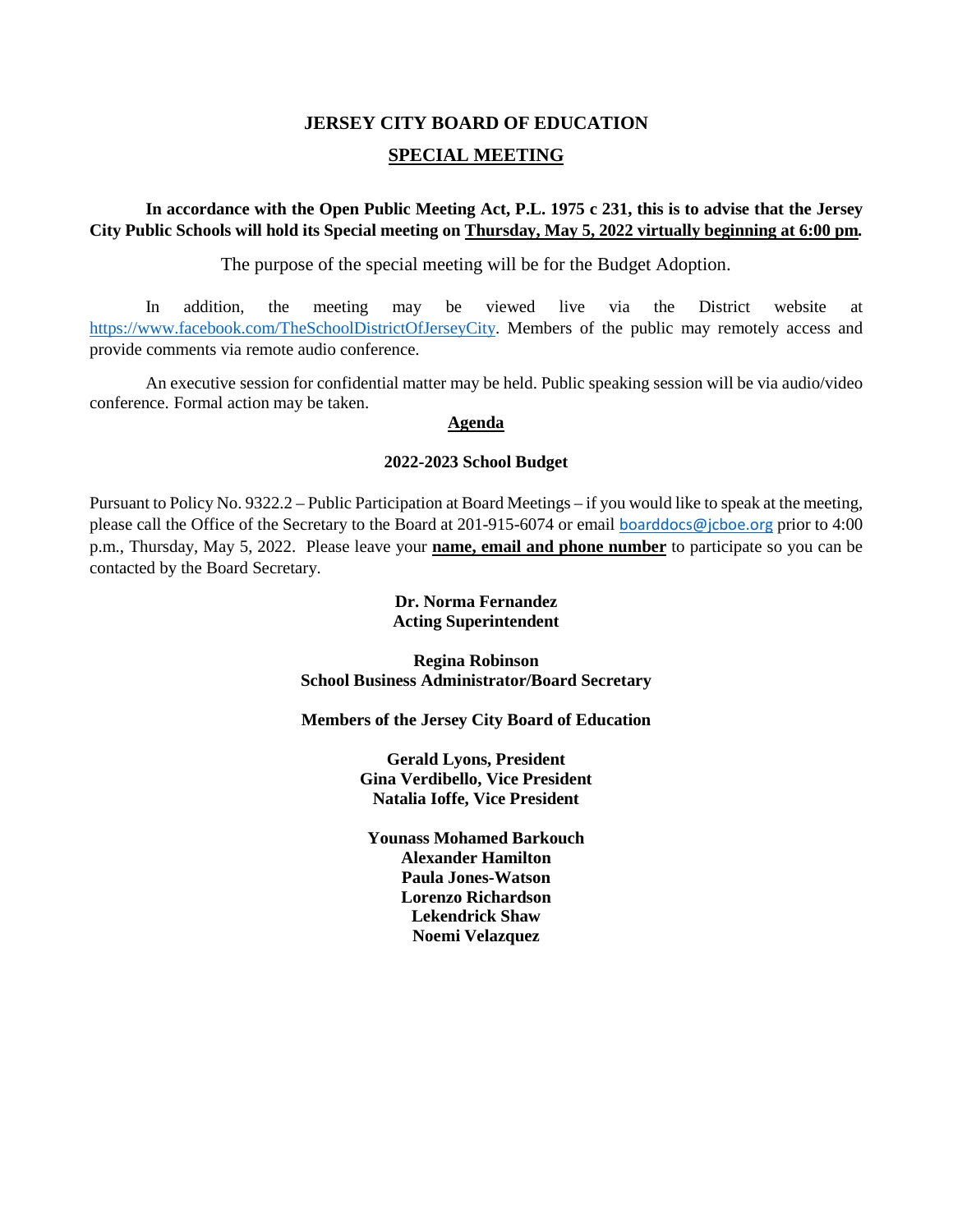#### Hudson - Jersey City

Notice is hereby given to the legal voters of the Jersey City School District, in the County of Hudson, of the State of New Jersey, that a Public Hearing will be held live via the District website at https://www.facebook.com/TheSchoolDistrictofJerseyCity, virtually, on Thursday, May 5, 2022 at 6pm, for the purpose of conducting a public hearing on the following budget for the 2022-2023 school year.

#### Advertised Enrollments

|                                           | October | October |           |
|-------------------------------------------|---------|---------|-----------|
|                                           | 15.     | 15.     | October   |
|                                           | 2020    | 2021    | 15.2022   |
| <b>Enrollment Categories</b>              | Actual  | Actual  | Estimated |
| Pupils On Roll Regular Full-Time          | 28.334  | 27,476  | 28,508    |
| Pupils On Roll Reg Accr. Adult High Sch   | 0       | 257     | 0         |
| Pupils On Roll - Special Full-Time        | 3,826   | 3,727   | 3,727     |
| Subtotal - Pupils On Roll                 | 32.160  | 31.460  | 32.235    |
| <b>Private School Placements</b>          | 139     | 129     | 129       |
| Pupils Sent to Contracted Preschool Prog  | 1.616   | 1,725   | 2.248     |
| Pupils Sent to Other Districts - Reg Prog | 4       | 10      | 19        |
| Pupils Sent to Other Dists - Spec Ed Prog | 211     | 185     | 191       |
| <b>Pupils in State Facilities</b>         | 22      | 26      | 26        |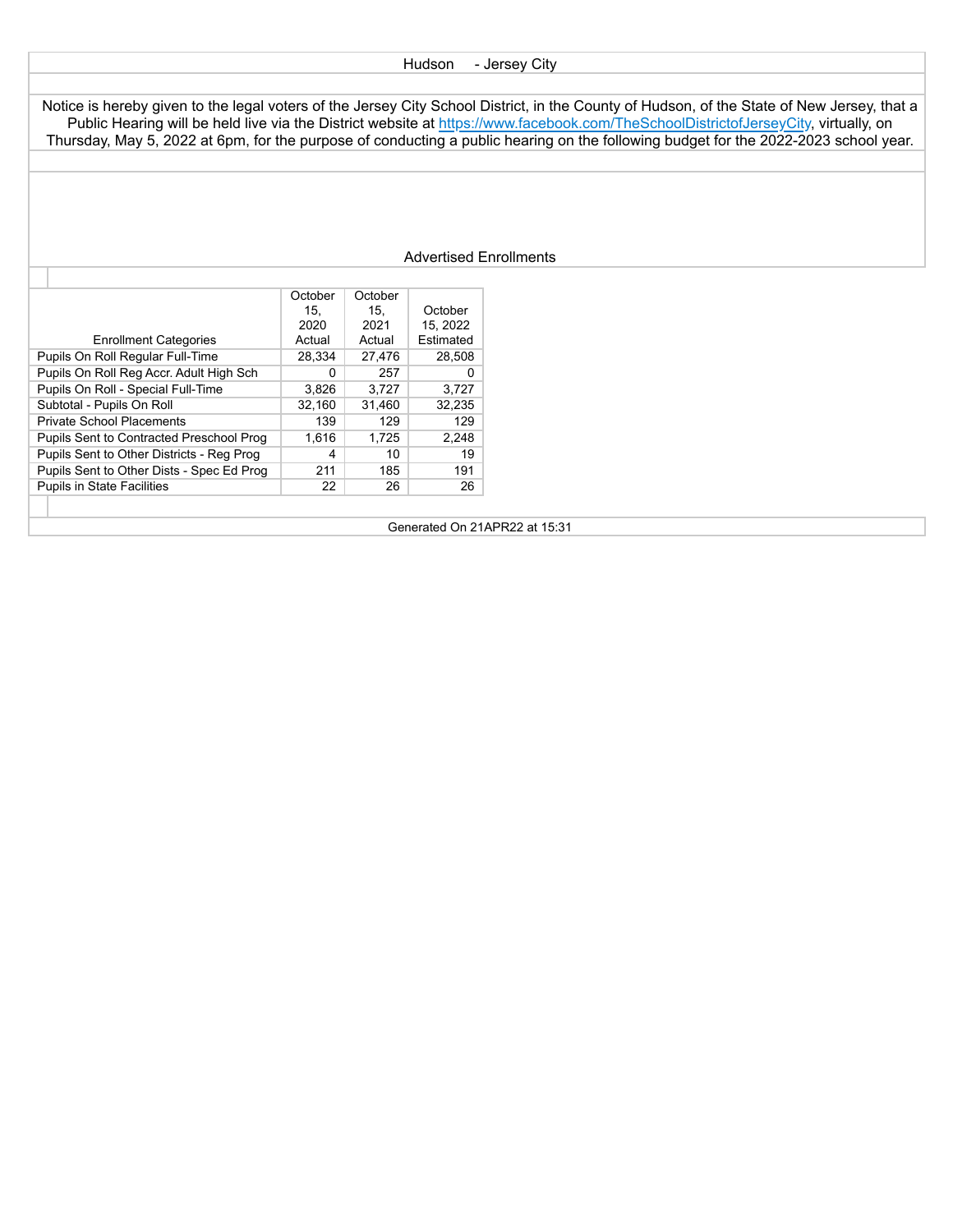| Hudson                                                      | - Jersey City              |               |              |             |
|-------------------------------------------------------------|----------------------------|---------------|--------------|-------------|
|                                                             | <b>Advertised Revenues</b> |               |              |             |
|                                                             |                            |               |              |             |
|                                                             |                            | 2020-21       | 2021-22      | 2022-23     |
| <b>Budget Category</b>                                      | Account                    | Actual        | Revised      | Proposed    |
| <b>Operating Budget:</b>                                    |                            |               |              |             |
| Revenues from Local Sources:                                |                            |               |              |             |
| Local Tax Levy                                              | 10-1210                    | 189,234,798   | 278,019,494  | 426,247,606 |
| Payroll Taxes Collected By Municipality for School District | 10-1230                    | 86,010,956    | 86,010,956   | 65,000,000  |
| <b>Total Tuition</b>                                        | 10-1300                    | 187,928       | 0            | 0           |
| Rents and Royalties                                         | 10-1910                    | 0             | 87,200       | 87,200      |
| Unrestricted Miscellaneous Revenues                         | 10-1XXX                    | 1,710,685     | 1,841,236    | 1,841,237   |
| Interest Earned On Current Expense Emergency Reserve        | $10-1XXX$                  | 338,583       | 0            | 0           |
| Interest Earned on Capital Reserve Funds                    | 10-1XXX                    | 0             | $\mathbf{1}$ | $\Omega$    |
| <b>Total Revenues from Local Sources</b>                    |                            | 277,482,950   | 365,958,887  | 493,176,043 |
|                                                             |                            |               |              |             |
| Revenues from State Sources:                                |                            |               |              |             |
| Categorical Transportation Aid                              | 10-3121                    | 4,423,777     | 4,423,777    | 4,423,777   |
| <b>Extraordinary Aid</b>                                    | 10-3131                    | 5,092,079     | 1,785,679    | 1,785,679   |
| <b>Categorical Special Education Aid</b>                    | 10-3132                    | 18,332,551    | 18,332,551   | 18,332,551  |
| <b>Educational Adequacy Aid</b>                             | 10-3175                    | 125,411       | 125,411      | 125,411     |
| <b>Equalization Aid</b>                                     | 10-3176                    | 270,661,365   | 217,709,896  | 149,169,625 |
| <b>Categorical Security Aid</b>                             | 10-3177                    | 12,648,342    | 12,648,342   | 12,648,342  |
| Adjustment Aid                                              | 10-3178                    | 18,201,890    | 0            | 0           |
| Other State Aids                                            | $10-3XXX$                  | 146,160       | 0            | 0           |
| <b>Total Revenues from State Sources</b>                    |                            |               |              |             |
|                                                             |                            | 329,631,575   | 255,025,656  | 186,485,385 |
| <b>Revenues from Federal Sources:</b>                       |                            |               |              |             |
| Medicaid Reimbursement                                      | 10-4200                    |               | 858,161      |             |
|                                                             |                            | 0             |              | 859,064     |
| FFCRA/SEMI and ARRA/SEMI Revenue                            | 10-4210                    | 1,040,770     | 0            | 0           |
| Total Revenues from Federal Sources                         |                            | 1,040,770     | 858,161      | 859,064     |
|                                                             |                            |               |              |             |
| <b>Budgeted Fund Balance-Operating Budget</b>               | 10-303                     | 0             | 70,602,495   | 77,747,243  |
| Adjustment for Prior Year Encumbrances                      |                            | 0             | 24,421,325   | 0           |
| Actual Revenues (Over)/Under Expenditures                   |                            | $-65,968,916$ | 0            | $\Omega$    |
| <b>Total Operating Budget</b>                               |                            | 542,186,379   | 716,866,524  | 758,267,735 |
|                                                             |                            |               |              |             |
| <b>Grants and Entitlements:</b>                             |                            |               |              |             |
| Interest on Investments                                     | 20-1510                    | 0             | 1,138,663    | 0           |
| <b>Student Activity Fund Revenue</b>                        | 20-1760                    | 298,537       | 0            | 0           |
| Scholarship Fund Revenue                                    | 20-1770                    | 12,239        | 0            | 0           |
| Other Revenue from Local Sources                            | 20-1XXX                    | 147,342       | 0            | 0           |
| <b>Total Revenues from Local Sources</b>                    | 20-1XXX                    | 458,118       | 1,138,663    | 0           |
|                                                             |                            |               |              |             |
| Revenues from State Sources:                                |                            |               |              |             |
| Preschool Education Aid-Prior Year Carryover                | 20-3218                    | 0             | 5,633,289    | 9,594,364   |
| Preschool Education Aid                                     | 20-3218                    | 65,311,573    | 71,008,351   | 71,206,864  |
| <b>Other Restricted Entitlements</b>                        | 20-32XX                    | 2,188,279     | 2,810,678    | 1,969,362   |
| <b>Total Revenues from State Sources</b>                    |                            | 67,499,852    | 79,452,318   | 82,770,590  |
|                                                             |                            |               |              |             |
| Revenues from Federal Sources:                              |                            |               |              |             |
| Title I                                                     | 20-4411-441                | 16,568,605    | 18,271,671   | 14,636,896  |
|                                                             | 6                          |               |              |             |
| Title II                                                    | 20-4451-445                | 1,158,768     | 2,531,650    | 1,590,247   |
|                                                             | 5                          |               |              |             |
| Title III                                                   | 20-4491-449                | 770,276       | 1,219,329    | 841,682     |
|                                                             | 4                          |               |              |             |
| Title IV                                                    | 20-4471-447                | 1,126,841     | 2,456,444    | 1,602,348   |
|                                                             | 4                          |               |              |             |
| <b>ARP-IDEA Preschool</b>                                   | 20-4409                    | 0             | 135,438      | 33,860      |
| <b>ARP-IDEA Basic</b>                                       | 20-4419                    | 0             | 1,595,595    | 398,899     |
| IDEA Part B (Handicapped)                                   | 20-4420-442                | 9,406,856     | 9,832,553    | 8,567,290   |
|                                                             | 9                          |               |              |             |
| Vocational Education                                        | 20-4430                    | 0             | 234,288      | 199,145     |
| ARP-ESSER                                                   | 20-4540                    | 0             | 101,649,988  | 81,319,990  |
| <b>Adult Basic Education</b>                                | 20-4440                    | 431,504       | 524,100      | 445,485     |
| <b>CARES Act Education Stabilization Fund</b>               | 20-4530                    | 17,264,637    | 2,951,549    | 0           |
| <b>CARES-Digital Divide Grant</b>                           | 20-4531                    | 161,682       | 0            | 0           |
| Coronavirus Relief Fund (CRF)                               | 20-4532                    | 2,545,612     | 0            | $\Omega$    |
| CRRSA Act-ESSER II                                          | 20-4534                    | 0             | 37,414,489   | 16,836,520  |
| <b>CRRSA Act-Learning Acceleration Grant</b>                | 20-4535                    | 0             | 2,904,626    | 1,742,776   |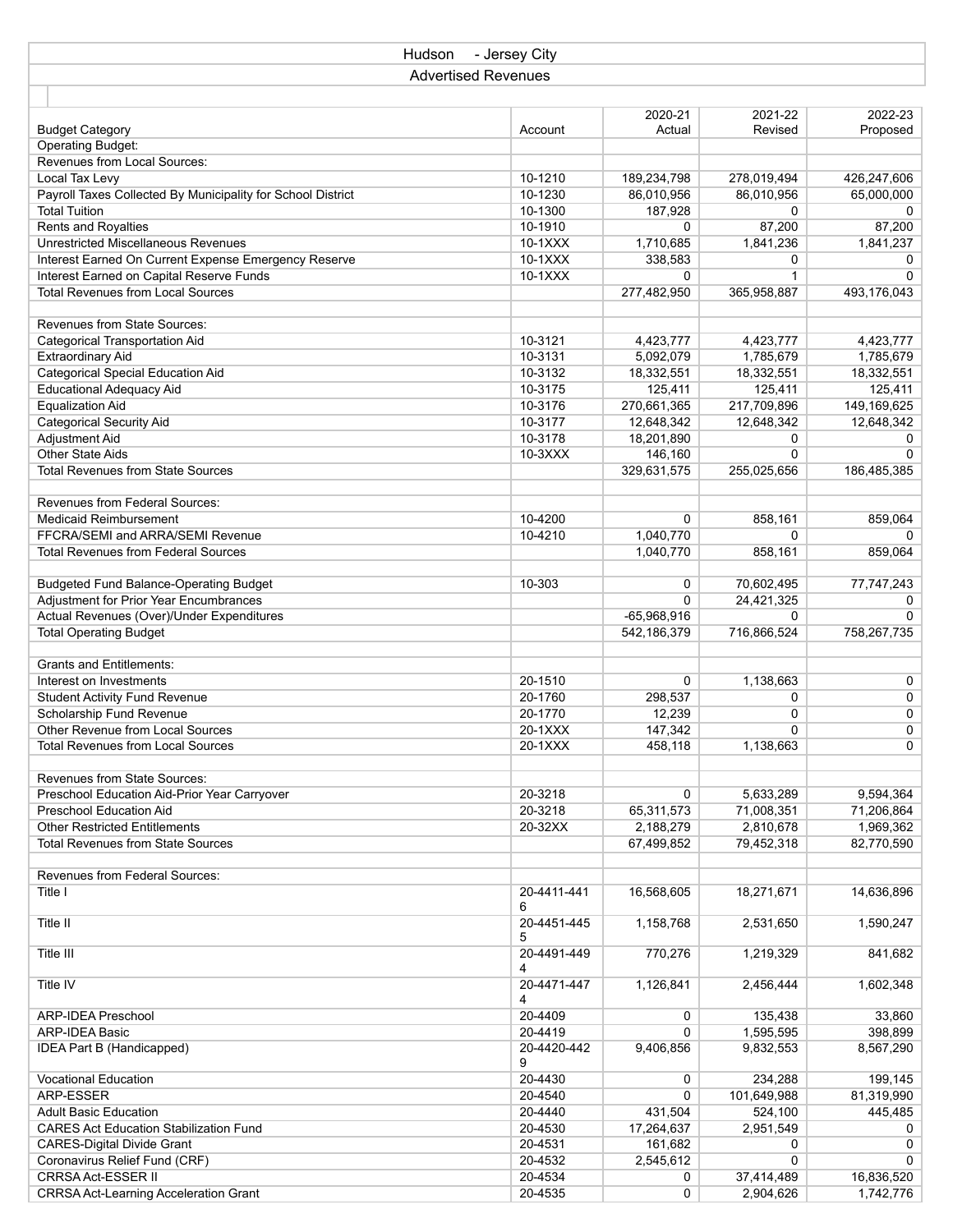| Other                                                                | 20-4XXX | 468.756     | 4.389.229   | 3,137,027      |
|----------------------------------------------------------------------|---------|-------------|-------------|----------------|
| CRRSA Act-Mental Health Grant                                        | 20-4536 |             | 141.249     | 70.624         |
| <b>Total Revenues from Federal Sources</b>                           |         | 49.903.537  | 186.252.198 | 131,422,789    |
| Transfers from Operating Budget-Pre-Kindergarten (Special Education) | 20-5200 | 1.800.000   | 1.043.699   | 1,394,484      |
| Actual Revenues (Over)/Under Expenditures-Student Activity Fund      |         | 54,888      |             | 0 <sup>1</sup> |
| Actual Revenues (Over)/Under Expenditures-Scholarship Fund           |         | 5.261       |             | $0-1$          |
| <b>Total Grants and Entitlements</b>                                 |         | 119.721.656 | 267.886.878 | 215,587,863    |
| <b>Total Revenues/Sources</b>                                        |         | 661.908.035 | 984.753.402 | 973,855,598    |
| (Continued)                                                          |         |             |             |                |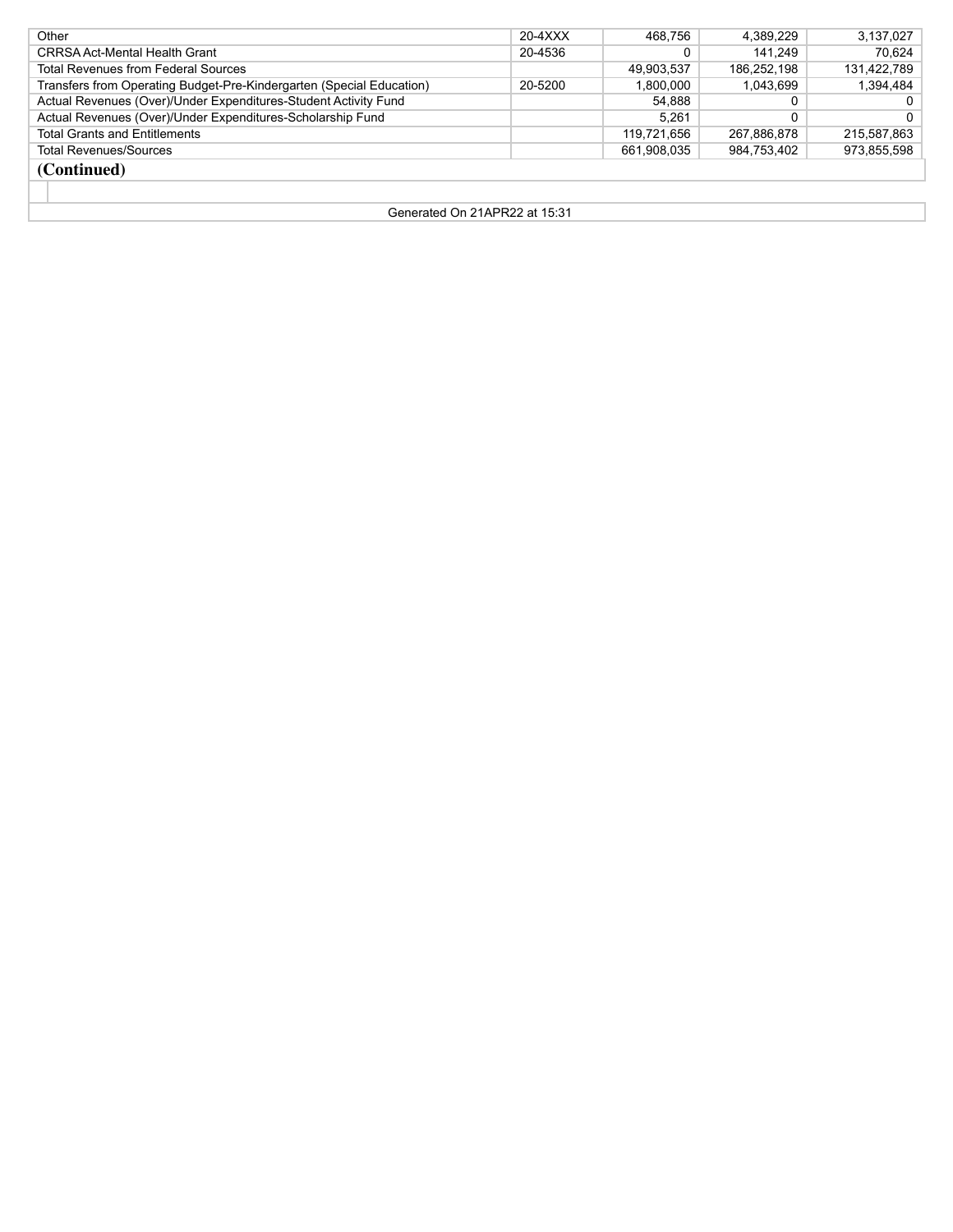| Hudson<br>- Jersey City                                                                     |         |           |           |           |  |  |  |
|---------------------------------------------------------------------------------------------|---------|-----------|-----------|-----------|--|--|--|
| <b>Advertised Revenues</b>                                                                  |         |           |           |           |  |  |  |
|                                                                                             |         |           |           |           |  |  |  |
|                                                                                             |         | 2020-21   | 2021-22   | 2022-23   |  |  |  |
| <b>Budget Category</b>                                                                      | Account | Actual    | Revised   | Proposed  |  |  |  |
| Deduct Transfer-Transfers from Operating Budget-Pre-Kindergarten (Special                   | 20-5200 | 1.800.000 | 1,043,699 | 1,394,484 |  |  |  |
| Education)                                                                                  |         |           |           |           |  |  |  |
| <b>Total Revenues/Sources Net of Transfers</b><br>660,108,035<br>983,709,703<br>972,461,114 |         |           |           |           |  |  |  |
|                                                                                             |         |           |           |           |  |  |  |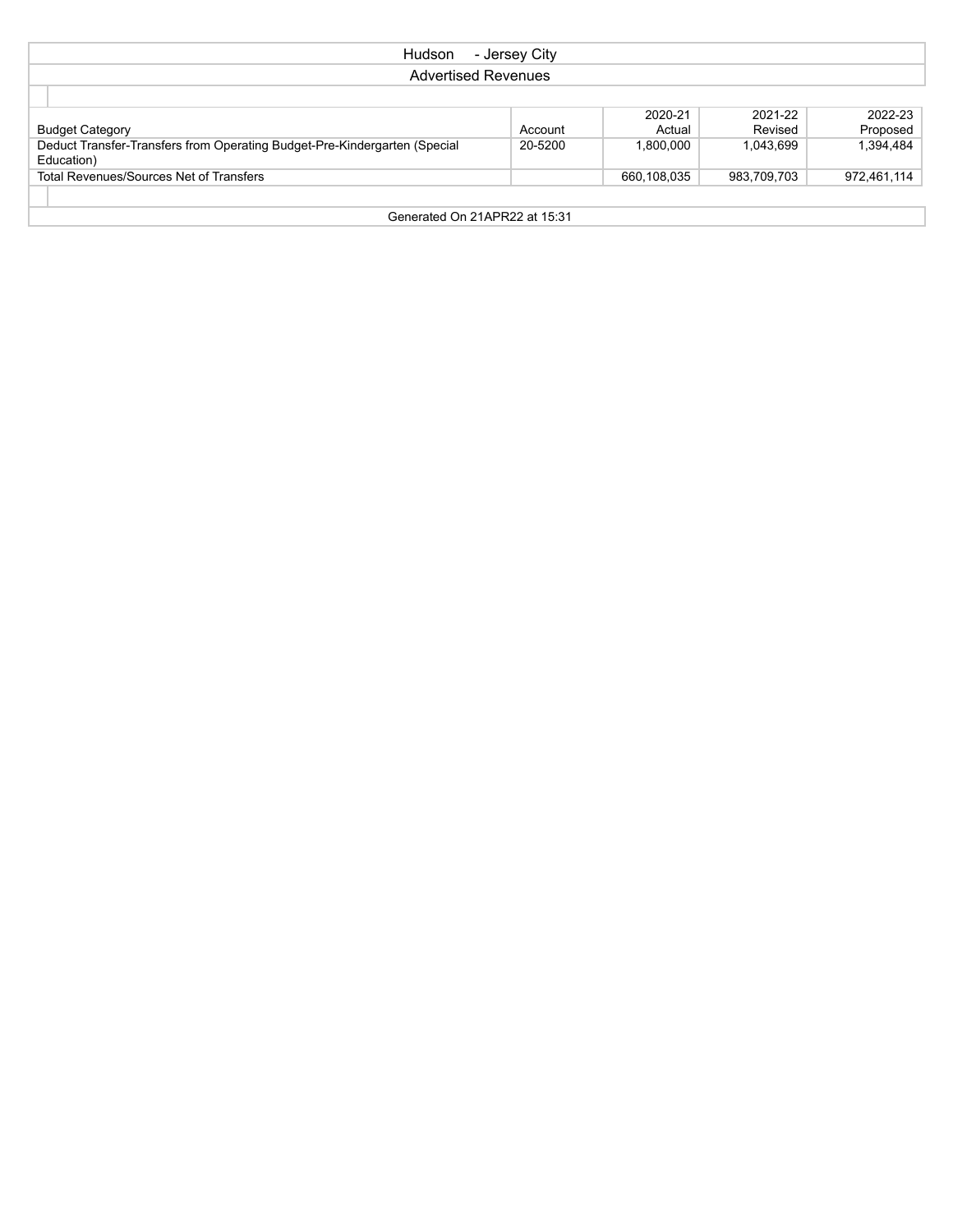| - Jersey City<br>Hudson                                                   |                |                   |                    |                     |  |  |  |
|---------------------------------------------------------------------------|----------------|-------------------|--------------------|---------------------|--|--|--|
| <b>Advertised Appropriations</b>                                          |                |                   |                    |                     |  |  |  |
|                                                                           |                |                   |                    |                     |  |  |  |
|                                                                           |                |                   |                    |                     |  |  |  |
| <b>Budget Category</b>                                                    | Account        | 2020-21<br>Actual | 2021-22<br>Revised | 2022-23<br>Proposed |  |  |  |
|                                                                           |                |                   |                    |                     |  |  |  |
| <b>General Current Expense:</b>                                           |                |                   |                    |                     |  |  |  |
| Instruction:                                                              |                |                   |                    |                     |  |  |  |
| Regular Programs-Instruction                                              | 11-1XX-100-XXX | 8,733,554         | 29,698,379         | 31,523,394          |  |  |  |
| Special Education-Instruction                                             | 11-2XX-100-XXX | 3,994,175         | 5,665,436          | 6,242,049           |  |  |  |
| <b>Bilingual Education-Instruction</b>                                    | 11-240-100-XXX | 225,683           | 173,789            | 162,390             |  |  |  |
| School-Sponsored Cocurricular or Extracurricular Activities-Instruction   | 11-401-100-XXX | 24,863            | 136,528            | 149,924             |  |  |  |
| School-Sponsored Athletics-Instruction                                    | 11-402-100-XXX | 2,632,977         | 4,500,973          | 3,216,174           |  |  |  |
| <b>Support Services:</b>                                                  |                |                   |                    |                     |  |  |  |
| Undistributed Expenditures-Instruction (Tuition)                          | 11-000-100-XXX | 20,854,439        | 20,530,995         | 19,429,493          |  |  |  |
| Undistributed Expenditures-Attendance and Social Work                     | 11-000-211-XXX | 163,192           | 264,568            | 632,589             |  |  |  |
| Undistributed Expenditures-Health Services                                | 11-000-213-XXX | 941,317           | 5,607,664          | 3,700,493           |  |  |  |
| Undistributed Expenditures-Speech, OT, PT and Related Services            | 11-000-216-XXX | 4,980,275         | 5,689,928          | 5,247,076           |  |  |  |
| Undistributed Expenditures-Other Support Services, Students-Extraordinary | 11-000-217-XXX | 2,288,766         | 2,363,914          | 2,816,154           |  |  |  |
| Services                                                                  |                |                   |                    |                     |  |  |  |
| Undistributed Expenditures-Guidance                                       | 11-000-218-XXX | 287,843           | 414,848            | 582,323             |  |  |  |
| Undistributed Expenditures-Child Study Teams                              | 11-000-219-XXX | 13,682,132        | 14,909,713         | 16,109,930          |  |  |  |
| Undistributed Expenditures-Improvement of Instruction Services            | 11-000-221-XXX | 5,652,865         | 7,862,852          | 8,137,429           |  |  |  |
| Undistributed Expenditures-Education Media Services/Library               | 11-000-222-XXX | 1,200,694         | 1,305,050          | 1,274,179           |  |  |  |
| Undistributed Expenditures-Instructional Staff Training Services          | 11-000-223-XXX | 139,267           | 183,812            | 179,380             |  |  |  |
| Undistributed Expenditures-Support Services-General Administration        | 11-000-230-XXX | 9,045,952         | 15,568,357         | 14,981,043          |  |  |  |
| Undistributed Expenditures-Support Services-School Administration         | 11-000-240-XXX | 510,843           | 2,363,055          | 2,044,790           |  |  |  |
| Undistributed Expenditures-Central Services                               | 11-000-251-XXX | 5,533,769         | 7,857,921          | 7,437,348           |  |  |  |
| Undistributed Expenditures-Administrative InformationTechnology           | 11-000-252-XXX | 2,963,185         | 7,000,710          | 4,801,750           |  |  |  |
| Undistributed Expenditures-Operation and Maintenance of Plant Services    | 11-000-26X-XXX | 39,314,473        | 59,466,418         | 50,386,252          |  |  |  |
| Undistributed Expenditures-Student Transportation Services                | 11-000-270-XXX | 11,071,507        | 20,608,317         | 26,347,719          |  |  |  |
| Personal Services-Employee Benefits                                       | $11-XXX-$      | 43,119,193        | 53,930,175         | 60,301,840          |  |  |  |
|                                                                           | XXX-2XX        |                   |                    |                     |  |  |  |
| Undistributed Expenditures-Food Services                                  | 11-000-310-930 | 2,591,977         | 0                  | 0                   |  |  |  |
| <b>Total Undistributed Expenditures</b>                                   |                | 164,341,689       | 225,928,297        | 224,409,788         |  |  |  |
| <b>Total General Current Expense</b>                                      |                | 179,952,941       | 266,103,402        | 265,703,719         |  |  |  |
|                                                                           |                |                   |                    |                     |  |  |  |
| Capital Expenditures:                                                     |                |                   |                    |                     |  |  |  |
| Equipment                                                                 | $12-XXX-$      | 1.126.073         | 1,346,459          | 964,755             |  |  |  |
|                                                                           | XXX-730        |                   |                    |                     |  |  |  |
| Facilities Acquisition and Construction Services                          | 12-000-400-XXX | 1,051,571         | 9,949,488          | 30,001,059          |  |  |  |
| Interest Deposit to Capital Reserve                                       | 10-604         | 0                 | $\mathbf{1}$       | 0                   |  |  |  |
| <b>Total Capital Outlay</b>                                               |                | 2,177,644         | 11,295,948         | 30,965,814          |  |  |  |
|                                                                           |                |                   |                    |                     |  |  |  |
| Special Schools:                                                          |                |                   |                    |                     |  |  |  |
| Summer School:                                                            |                |                   |                    |                     |  |  |  |
| Summer School-Instruction                                                 | 13-422-100-XXX | 147,585           | 480,282            | 479,405             |  |  |  |
| Summer School-Support Services                                            | 13-422-200-XXX | 40,466            | 104,795            | 105,672             |  |  |  |
| <b>Total Summer School</b>                                                | 13-422-X00-XXX | 188,051           | 585,077            | 585,077             |  |  |  |
| Evening School-Foreign-Born-Local:                                        |                |                   |                    |                     |  |  |  |
| Evening School-Foreign-Born-Local-Instruction                             | 13-631-100-XXX | 142,304           | 214,264            | 214,264             |  |  |  |
| Evening School-Foreign-Born-Local-Support Services                        | 13-631-200-XXX | 16,280            | 28,983             | 28,983              |  |  |  |
| Total Evening School-Foreign-Born-Local                                   | 13-631-X00-XXX | 158,584           | 243,247            | 243,247             |  |  |  |
| <b>Total Special Schools</b>                                              | 13-XXX-XXX-    | 346,635           | 828,324            | 828,324             |  |  |  |
|                                                                           | <b>XXX</b>     |                   |                    |                     |  |  |  |
| Transfer of Funds to Charter Schools                                      | 10-000-100-56X | 83,697,658        | 106,342,036        | 129,414,608         |  |  |  |
| General Fund Contribution to School Based Budgeting                       | 10-000-520-930 | 276,011,501       | 332,296,814        | 331,355,270         |  |  |  |
| <b>General Fund Grand Total</b>                                           |                | 542,186,379       | 716,866,524        | 758,267,735         |  |  |  |
|                                                                           |                |                   |                    |                     |  |  |  |
| Special Grants and Entitlements:                                          |                |                   |                    |                     |  |  |  |
| <b>Local Projects</b>                                                     | 20-XXX-XXX-    | 147,342           | 1,138,663          | 0                   |  |  |  |
|                                                                           | <b>XXX</b>     |                   |                    |                     |  |  |  |
| <b>Student Activity Fund</b>                                              | 20-475-XXX-    | 353,425           | 0                  | 0                   |  |  |  |
|                                                                           | <b>XXX</b>     |                   |                    |                     |  |  |  |
| Scholarship Fund                                                          | 20-476-XXX-    | 17,500            | 0                  | 0                   |  |  |  |
|                                                                           | <b>XXX</b>     |                   |                    |                     |  |  |  |
| Preschool Education Aid:                                                  |                |                   |                    |                     |  |  |  |
| Preschool Education Aid Instruction                                       | 20-218-100-XXX | 23,216,976        | 26,121,166         | 27,799,878          |  |  |  |
| <b>Support Services</b>                                                   | 20-218-200-XXX | 43,894,597        | 50,655,685         | 53,545,738          |  |  |  |
| Facility Acquisition and Construction Services                            | 20-218-400-XXX | 0                 | 908,488            | 850,096             |  |  |  |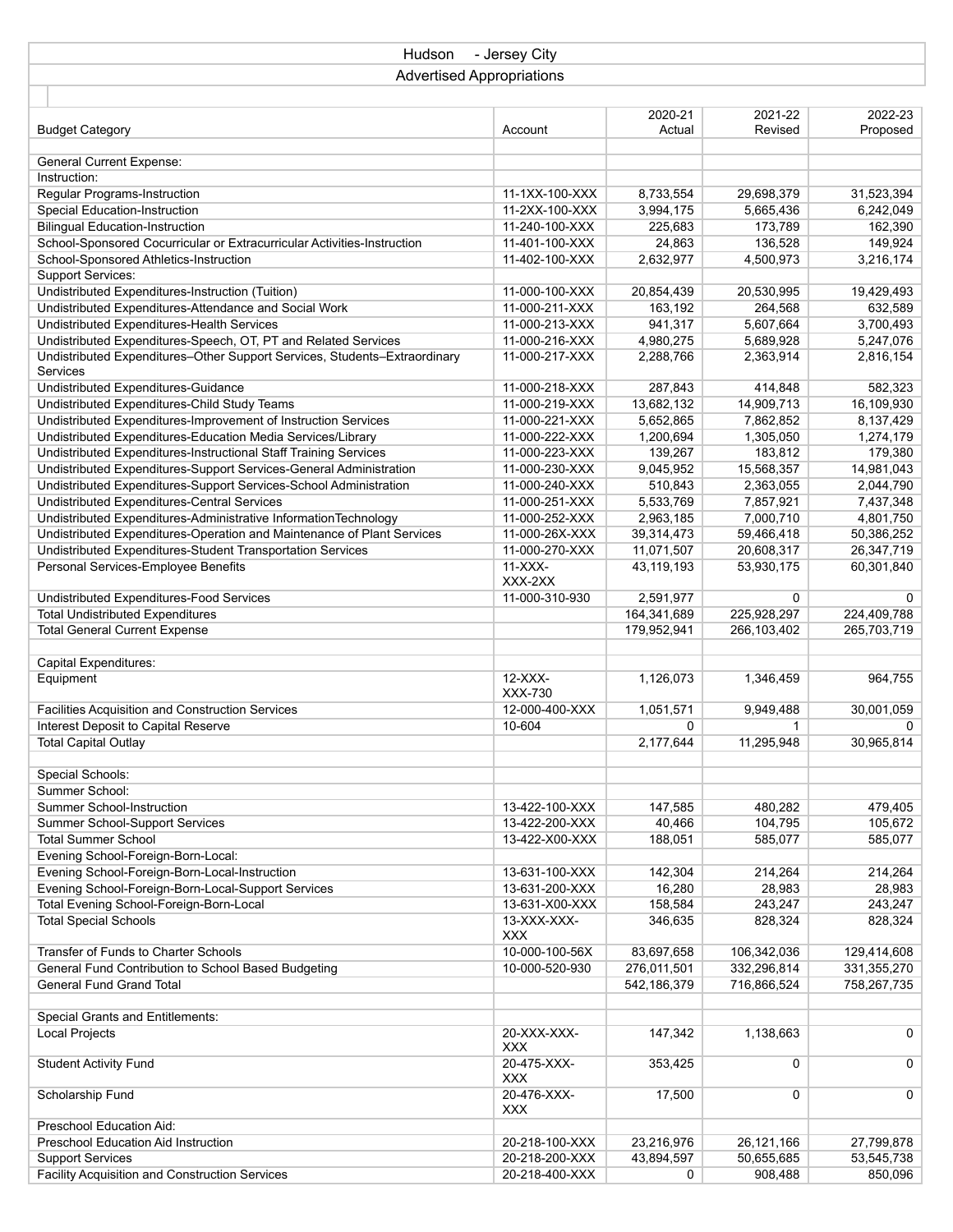| <b>Total Preschool Education Aid</b> | 20-218-XXX-<br>XXX. | 67,111,573   | 77,685,339 | 82,195,712 |
|--------------------------------------|---------------------|--------------|------------|------------|
| Other State Projects:                |                     |              |            |            |
| Nonpublic Textbooks                  | 20-XXX-XXX-<br>XXX. | 210,688      | 241,519    | 205,291    |
| Nonpublic Auxiliary Services         | 20-XXX-XXX-<br>XXX. | 304,469      | 431,846    | 367,069    |
| Nonpublic Handicapped Services       | 20-XXX-XXX-<br>XXX. | 238,348      | 309,303    | 262,908    |
| <b>Nonpublic Nursing Services</b>    | 20-XXX-XXX-<br>XXX. | 372,860      | 454,720    | 386,512    |
| Nonpublic Technology Initiative      | 20-XXX-XXX-<br>XXX. | $\mathbf{0}$ | 169,008    | 143,657    |
| Nonpublic Security Aid               | 20-XXX-XXX-<br>XXX. | 569,725      | 710,500    | 603,925    |
| Other                                | 20-XXX-XXX-<br>XXX. | 492,189      | 493,782    | 0          |
| <b>Total Other State Projects</b>    |                     | 2,188,279    | 2,810,678  | 1,969,362  |
| <b>Total State Projects</b>          | 20-XXX-XXX-<br>XXX. | 69,299,852   | 80,496,017 | 84,165,074 |
| (Continued)                          |                     |              |            |            |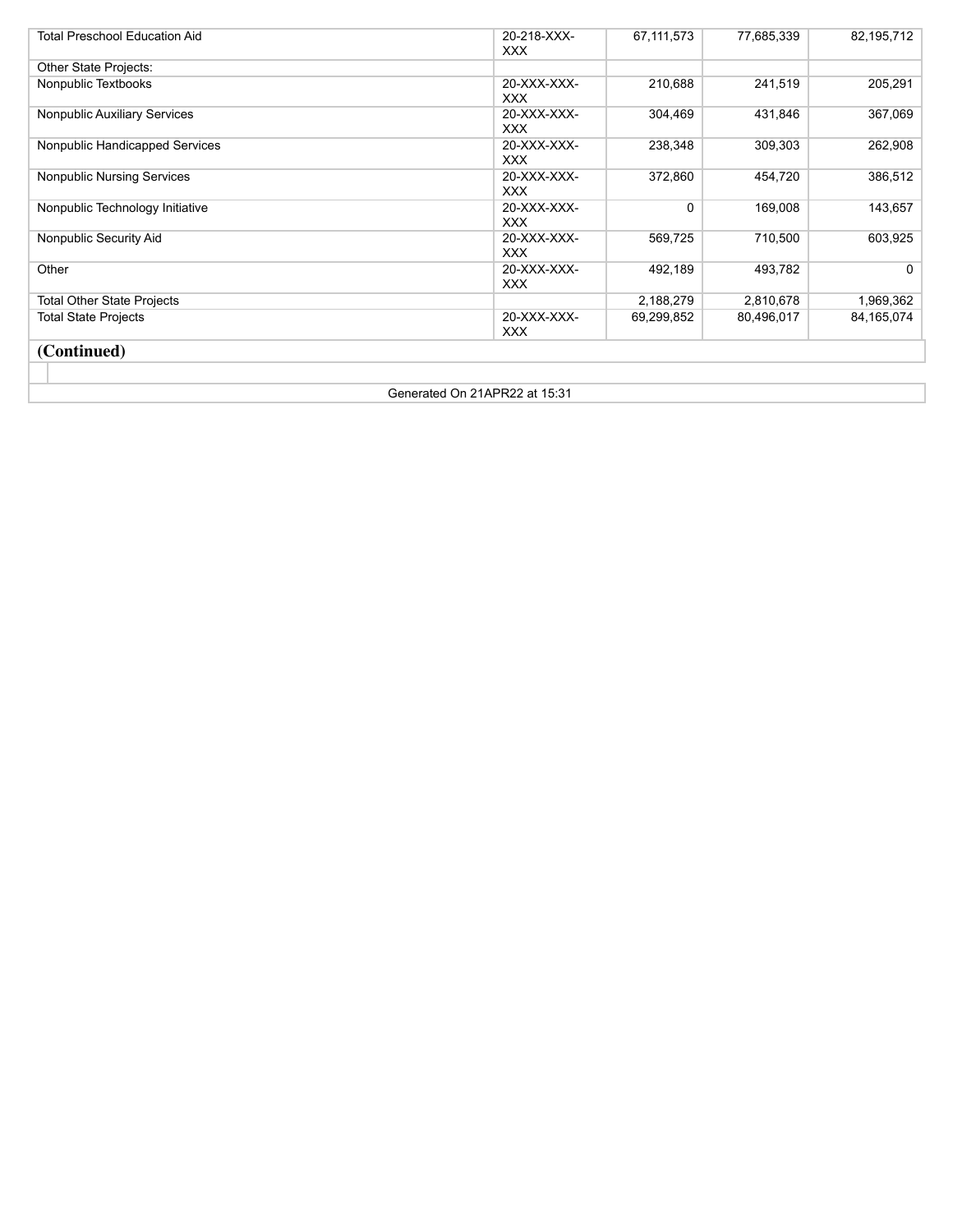| - Jersey City<br>Hudson                                                   |                               |                |                 |                  |  |  |  |  |
|---------------------------------------------------------------------------|-------------------------------|----------------|-----------------|------------------|--|--|--|--|
| <b>Advertised Appropriations</b>                                          |                               |                |                 |                  |  |  |  |  |
|                                                                           |                               |                |                 |                  |  |  |  |  |
| <b>Budget Category</b>                                                    | Account                       | 2020-21 Actual | 2021-22 Revised | 2022-23 Proposed |  |  |  |  |
| Federal Projects:                                                         |                               |                |                 |                  |  |  |  |  |
| Title I                                                                   | 20-XXX-XXX-XXX                | 7,046,603      | 7,341,689       | 3,706,914        |  |  |  |  |
| Title II                                                                  | 20-XXX-XXX-XXX                | 1,158,768      | 2,531,650       | 1,590,247        |  |  |  |  |
| Title III                                                                 | 20-XXX-XXX-XXX                | 770,276        | 1,219,329       | 841,682          |  |  |  |  |
| Title IV                                                                  | 20-XXX-XXX-XXX                | 1,126,841      | 2,456,444       | 1,602,348        |  |  |  |  |
| IDEA Part B (Handicapped)                                                 | 20-XXX-XXX-XXX                | 9,406,856      | 9,832,553       | 8,567,290        |  |  |  |  |
| <b>Vocational Education</b>                                               | 20-XXX-XXX-XXX                | 0              | 234,288         | 199,145          |  |  |  |  |
| <b>ARP-IDEA Basic Grant Program</b>                                       | 20-223-xxx-xxx                | 0              | 1,595,595       | 398,899          |  |  |  |  |
| <b>ARP-IDEA Preschool Grant Program</b>                                   | 20-224-xxx-xxx                | 0              | 135,438         | 33,860           |  |  |  |  |
| <b>Adult Education</b>                                                    | 20-XXX-XXX-XXX                | 431.504        | 524.100         | 445,485          |  |  |  |  |
| <b>CARES Act Education Stabilization Fund</b>                             | 20-477-XXX-XXX                | 17,264,637     | 2,951,549       | 0                |  |  |  |  |
| Other                                                                     | 20-XXX-XXX-XXX                | 468,756        | 4,389,229       | 3,137,027        |  |  |  |  |
| Bridging the Digital Divide Program                                       | 20-478-XXX-XXX                | 161,682        | 0               | 0                |  |  |  |  |
| Coronavirus Relief Fund (CRF) Grant Program                               | 20-479-XXX-XXX                | 2,545,612      | 0               | 0                |  |  |  |  |
| CRRSA Act-ESSER II Grant Program                                          | 20-483-xxx-xxx                | 0              | 37,414,489      | 16,836,520       |  |  |  |  |
| CRRSA Act-Learning Acceleration Grant Program                             | 20-484-xxx-xxx                | 0              | 2,904,626       | 1,742,776        |  |  |  |  |
| CRRSA Act-Mental Health Grant Program                                     | 20-485-xxx-xxx                | 0              | 141.249         | 70.624           |  |  |  |  |
| <b>ARP-ESSER Grant Program</b>                                            | 20-487-xxx-xxx                | 0              | 101,649,988     | 81,319,990       |  |  |  |  |
| Contribution to School Based Budgeting-Other Federal Projects             | 20-XXX-520-930                | 9,522,002      | 10,929,982      | 10,929,982       |  |  |  |  |
| <b>Total Federal Projects</b>                                             | 20-XXX-XXX-XXX                | 49,903,537     | 186,252,198     | 131,422,789      |  |  |  |  |
| <b>Total Special Revenue Funds</b>                                        |                               | 119,721,656    | 267,886,878     | 215,587,863      |  |  |  |  |
| <b>Total Expenditures/Appropriations</b>                                  |                               | 661,908,035    | 984,753,402     | 973,855,598      |  |  |  |  |
| Deduct Transfer-Local Contribution-Transfer To Special Revenues-Inclusion | 11-105-100-936                | 1,800,000      | 1,043,699       | 1,394,484        |  |  |  |  |
| <b>Total Expenditures Net of Transfers</b>                                |                               | 660,108,035    | 983,709,703     | 972,461,114      |  |  |  |  |
|                                                                           |                               |                |                 |                  |  |  |  |  |
|                                                                           | Generated On 21APR22 at 15:31 |                |                 |                  |  |  |  |  |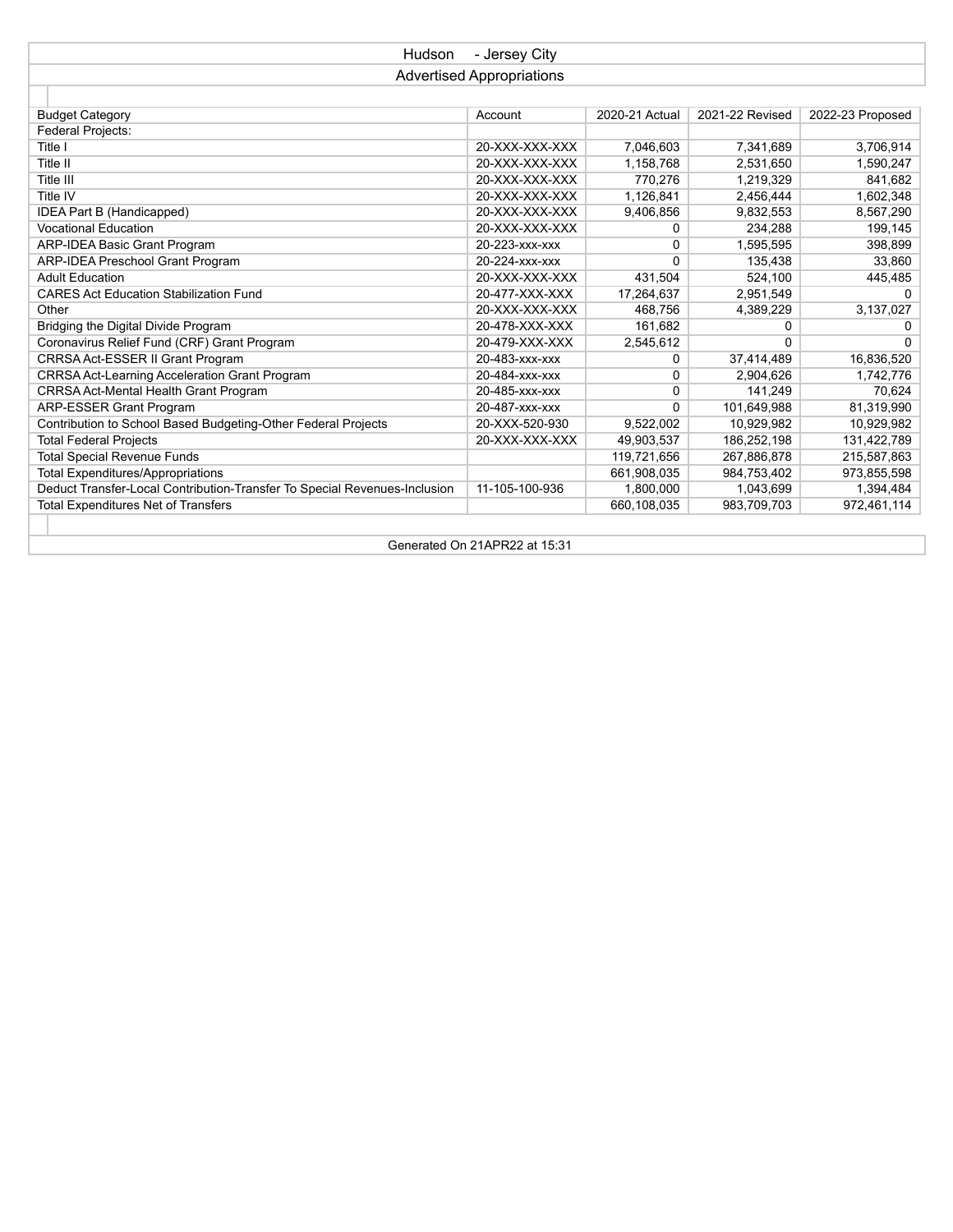| Hudson<br>- Jersey City                                                                                                                                                    |                                       |            |            |         |  |  |  |  |  |
|----------------------------------------------------------------------------------------------------------------------------------------------------------------------------|---------------------------------------|------------|------------|---------|--|--|--|--|--|
|                                                                                                                                                                            | Advertised Recapitulation of Balances |            |            |         |  |  |  |  |  |
|                                                                                                                                                                            |                                       |            |            |         |  |  |  |  |  |
| Audited<br>Audited<br>Estimated<br>Estimated<br>Balance<br>Balance<br>Balance<br>Balance<br>06-30-2020<br>06-30-2021<br>06-30-2022<br>06-30-2023<br><b>Budget Category</b> |                                       |            |            |         |  |  |  |  |  |
| Unrestricted:                                                                                                                                                              |                                       |            |            |         |  |  |  |  |  |
| (General Operating Budget)<br>25,198,932<br>79,686,336<br>87.194.063<br>27,697,808                                                                                         |                                       |            |            |         |  |  |  |  |  |
| (Repayment of Debt)                                                                                                                                                        | 0                                     | 0          | 0          | 0       |  |  |  |  |  |
| Restricted for Specific Purposes:                                                                                                                                          |                                       |            |            |         |  |  |  |  |  |
| (General Operating Budget)                                                                                                                                                 |                                       |            |            |         |  |  |  |  |  |
| --Capital Reserve                                                                                                                                                          | 608                                   | 608        | 609        | 609     |  |  |  |  |  |
| --Adult Education Programs                                                                                                                                                 | 0                                     | 0          | 0          | 0       |  |  |  |  |  |
| --Maintenance Reserve                                                                                                                                                      | 0                                     | 0          | $\Omega$   | 0       |  |  |  |  |  |
| --Legal Reserve                                                                                                                                                            | 29,713,838                            | 34,203,483 | 18,250,988 | 0       |  |  |  |  |  |
| -- Unemployment Fund                                                                                                                                                       | 0                                     | 0          | 0          | 0       |  |  |  |  |  |
| --Tuition Reserve                                                                                                                                                          | 0                                     | 0          | 0          | 0       |  |  |  |  |  |
| --Current Expense Emergency Reserve                                                                                                                                        | 0                                     | 0          | 0          | 0       |  |  |  |  |  |
| --Impact Aid Reserve for General Expenses (Sections 8002 and 8003)                                                                                                         | 0                                     | 0          | 0          | 0       |  |  |  |  |  |
| --Impact Aid Reserve for Capital Expenses (Sections 8007 and 8008)                                                                                                         | 0                                     | 0          | 0          | 0       |  |  |  |  |  |
| (Special Revenue Fund)                                                                                                                                                     |                                       |            |            |         |  |  |  |  |  |
| --Student Activity Fund                                                                                                                                                    | 514,841                               | 459,953    | 459,953    | 459,953 |  |  |  |  |  |
| --Scholarship Fund                                                                                                                                                         | 571.866                               | 566.605    | 566.605    | 566.605 |  |  |  |  |  |
| (Repayment of Debt)                                                                                                                                                        |                                       |            |            |         |  |  |  |  |  |
| --Restricted for Repayment of Debt                                                                                                                                         | 0                                     | 0          | 0          | 0       |  |  |  |  |  |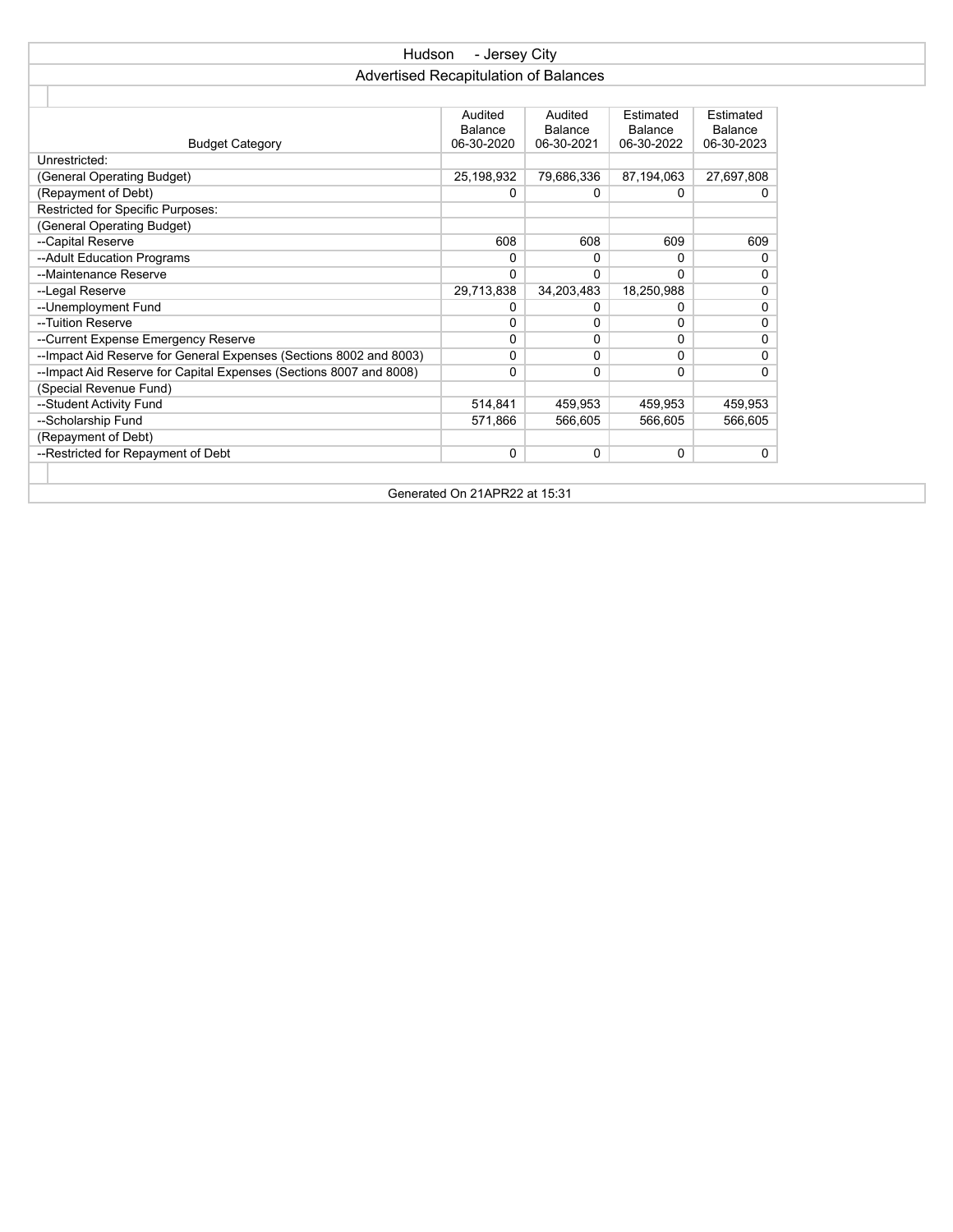| - Jersey City<br><b>Hudson</b>                                                           |          |          |               |               |          |  |  |  |
|------------------------------------------------------------------------------------------|----------|----------|---------------|---------------|----------|--|--|--|
| <b>Advertised Per Pupil Cost Calculations</b>                                            |          |          |               |               |          |  |  |  |
|                                                                                          |          |          |               |               |          |  |  |  |
| 2019-20<br>2020-21<br>2021-22<br>2021-22<br>2022-23                                      |          |          |               |               |          |  |  |  |
|                                                                                          | Actual   | Actual   | Original      | Revised       | Proposed |  |  |  |
| Per Pupil Cost Calculations                                                              | Costs    | Costs    | <b>Budget</b> | <b>Budget</b> | Budget   |  |  |  |
| Total Budgetary Comparative Per Pupil Cost                                               | \$18,429 | \$18,847 | \$18,038      | \$24,337      | \$22,657 |  |  |  |
| <b>Total Classroom Instruction</b>                                                       | \$11,099 | \$11,219 | \$10,807      | \$14,222      | \$13,569 |  |  |  |
| <b>Classroom-Salaries and Benefits</b>                                                   | \$10,807 | \$10,833 | \$10,120      | \$13,224      | \$12,732 |  |  |  |
| Classroom-General Supplies and Textbooks                                                 | \$172    | \$237    | \$424         | \$617         | \$484    |  |  |  |
| <b>Classroom-Purchased Services</b>                                                      | \$120    | \$149    | \$263         | \$381         | \$354    |  |  |  |
| <b>Total Support Services</b>                                                            | \$2,802  | \$2,791  | \$2,604       | \$3,504       | \$3,384  |  |  |  |
| Support Services-Salaries and Benefits                                                   | \$2,573  | \$2,584  | \$2,206       | \$2,947       | \$2,943  |  |  |  |
| Total Administrative Costs                                                               | \$1,800  | \$1,841  | \$1,900       | \$2,559       | \$2,283  |  |  |  |
| Administration Salaries and Benefits                                                     | \$1,501  | \$1,556  | \$1,439       | \$1,881       | \$1,799  |  |  |  |
| Total Operations and Maintenance of Plant                                                | \$2,479  | \$2,657  | \$2,495       | \$3,602       | \$3,092  |  |  |  |
| Operations and Maintenance-Salaries and Benefits                                         | \$1,971  | \$2,044  | \$1,754       | \$2,292       | \$2,227  |  |  |  |
| Board Contribution to Food Services                                                      | \$0      | \$104    | \$0           | \$0           | \$0      |  |  |  |
| <b>Total Extracurricular Costs</b>                                                       | \$130    | \$129    | \$130         | \$225         | \$162    |  |  |  |
| <b>Total Equipment Costs</b>                                                             | \$26     | \$57     | \$61          | \$102         | \$76     |  |  |  |
| Legal Costs                                                                              | \$41     | \$43     | \$71          | \$96          | \$92     |  |  |  |
| Restricted Federal and State Revenue other than Preschool Education Aid Included Above** | \$407    | \$383    | \$331         | \$434         | \$410    |  |  |  |
| Employee Benefits as a percentage of salaries*                                           | 36.27%   | 35.96%   | 38.55%        | 38.47%        | 37.16%   |  |  |  |
|                                                                                          |          |          |               |               |          |  |  |  |

\*Does not include pension and social security paid by the State on-behalf of the district. \*\* Federal and State funds in the blended resource school-based budgets.

The information presented in columns 1 through 3 as well as the related descriptions of the per pupil cost calculations are contained in the Taxpayers Guide to Education Spending and can be found on the Department of Education website: http://www.state.nj.us/education/guide/. This publication is also available in the board office and public libraries. The same calculations were performed using the 2021-22 revised appropriations and the 2022-23 budgeted appropriations presented in this advertised budget. Total Budgetary Comparative Per Pupil Cost is defined as current expense exclusive of tuition expenditures, transportation, residential costs, and judgments against the school district. For all years it also includes the restricted entitlement aids. With the exception of Total Equipment Cost, each of the other per pupil cost calculations presented is a component of the total comparative per pupil cost, although all components are not shown.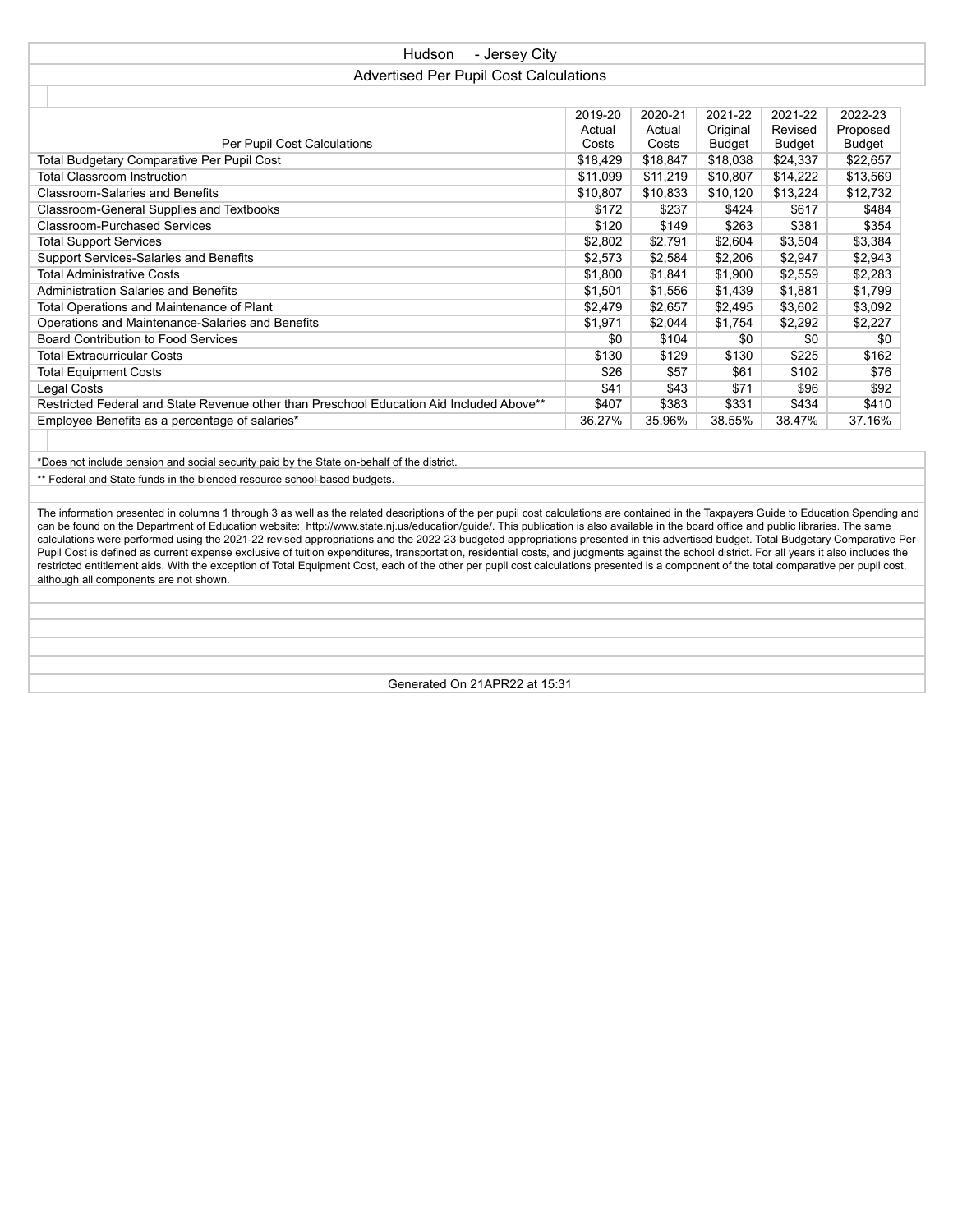| Hudson<br>- Jersey City       |                             |                  |                          |                                    |                                                             |  |  |
|-------------------------------|-----------------------------|------------------|--------------------------|------------------------------------|-------------------------------------------------------------|--|--|
|                               | <b>Capital Projects</b>     |                  |                          |                                    |                                                             |  |  |
|                               |                             |                  |                          |                                    |                                                             |  |  |
| Description/Activity          | Project Number              | Dollar<br>Amount | Eligible<br>for<br>Grant | Request<br>to Exceed<br>Referendum | Funding<br>Source for<br>Request<br>to Exceed<br>Referendum |  |  |
| Various                       | Various Projects-FY22-23-01 | \$3,000,000      | $\mathsf{N}$             | N                                  |                                                             |  |  |
| Various                       | Various Projects FY22-23-02 | \$1,000,000      | N                        | N                                  |                                                             |  |  |
| Various                       | Various Projects FY22-23-03 | \$1,001,059      | $\mathsf{N}$             | N                                  |                                                             |  |  |
| Roof Replacements             | Various Projects FY22-23-04 | \$4,462,000      | $\overline{N}$           | N                                  |                                                             |  |  |
| <b>Window Replacements</b>    | Various Projects FY22-23-05 | \$3,033,000      | $\mathsf{N}$             | N                                  |                                                             |  |  |
| Fire Escapes                  | Various Projects FY22-23-06 | \$1,200,000      | $\mathsf{N}$             | N                                  |                                                             |  |  |
| Elevators                     | Various Projects FY22-23-07 | \$3,300,000      | $\mathsf{N}$             | N                                  |                                                             |  |  |
| Science Labs                  | Various Projects FY22-23-08 | \$6,900,000      | N                        | N                                  |                                                             |  |  |
| Door Access                   | Various Projects FY22-23-09 | \$4,000,000      | $\mathsf{N}$             | N                                  |                                                             |  |  |
| Districtwide AC               | Various Projects FY22-23-10 | \$2,105,000      | $\overline{N}$           | N                                  |                                                             |  |  |
|                               |                             |                  |                          |                                    |                                                             |  |  |
| Generated On 21APR22 at 15:31 |                             |                  |                          |                                    |                                                             |  |  |